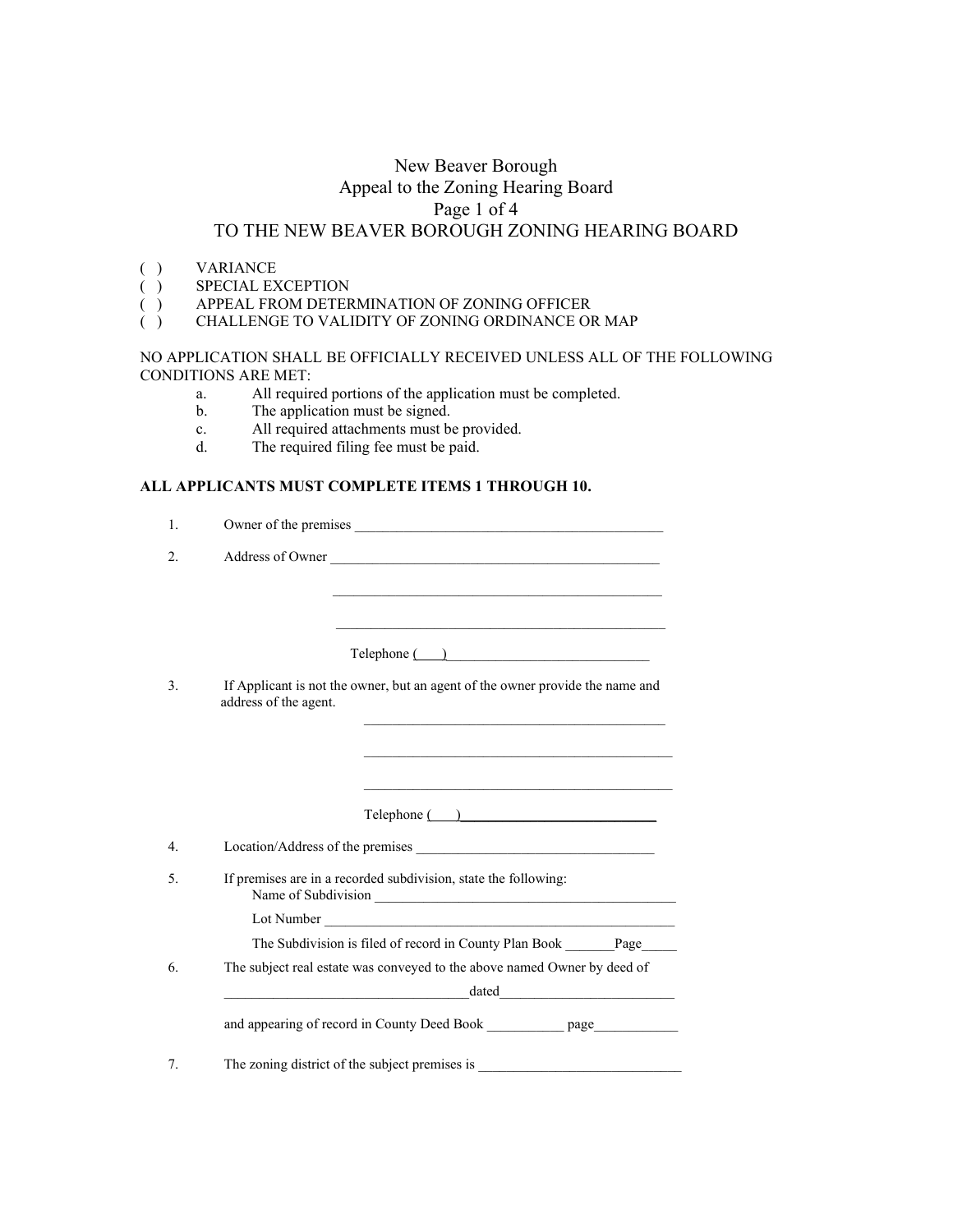### Page 2 of 4

Appeal to the Zoning Hearing Board, New Beaver Borough

\_\_\_\_\_\_\_\_\_\_\_\_\_\_\_\_\_\_\_\_\_\_\_\_.

- 8. If the relief requested contemplates construction of a building or other improvements on the subject real estate, please specify the estimated market value of such improvement.  $\mathbb S$  .
- 9. Has any previous application for relief been filed with the Zoning Hearing Board which may relate to this application? ( )Yes ( )No. If so state the date that the building permit was denied.
- 10. Has application for a building permit been made for the subject premises and denied?  $(Y \cap Y)$  ( )No.

### **A COPY OF THE DEED MUST BE ATTACHED TO THIS APPLICATION.**

## **A MAP OF THE SUBJECT PARCEL MUST BE ATTACHED TO THIS APPLICATION SHOWING ABUTTING STREETS AND ROADS. PRESENT AND PROPOSED IMPROVEMENTS.**

#### **COMPLETE 11 ONLY IF A SPECIAL EXCEPTION OR VARIANCE IS REQUESTED**

- 11. Pursuant to the provisions of the Pennsylvania Municipalities Planning Code and the Provisions, conditions, and limitations of the Zoning Ordinance, application is made: () for a **special exception**, as permitted by Section (s)
	-
	- () for a **variance** from the provisions of Section(s)

If a **special exception,** briefly describe what you intend to do on the subject property

 $\mathcal{L}_\text{max}$  , and the set of the set of the set of the set of the set of the set of the set of the set of the set of  $\mathcal{L}_\text{max}$  and  $\mathcal{L}_\text{max}$  and  $\mathcal{L}_\text{max}$  and  $\mathcal{L}_\text{max}$  and  $\mathcal{L}_\text{max}$  and  $\mathcal{L}_\text{max}$  $\mathcal{L}_\text{max} = \frac{1}{2} \sum_{i=1}^{n} \frac{1}{2} \sum_{i=1}^{n} \frac{1}{2} \sum_{i=1}^{n} \frac{1}{2} \sum_{i=1}^{n} \frac{1}{2} \sum_{i=1}^{n} \frac{1}{2} \sum_{i=1}^{n} \frac{1}{2} \sum_{i=1}^{n} \frac{1}{2} \sum_{i=1}^{n} \frac{1}{2} \sum_{i=1}^{n} \frac{1}{2} \sum_{i=1}^{n} \frac{1}{2} \sum_{i=1}^{n} \frac{1}{2} \sum_{i=1}^{n} \frac{1$ 

If a **variance** is requested from dimensional requirements, specify the precise relief requested.

 $\mathcal{L}_\text{max} = \frac{1}{2} \sum_{i=1}^n \mathcal{L}_i \mathcal{L}_i + \mathcal{L}_i \mathcal{L}_i + \mathcal{L}_i \mathcal{L}_i + \mathcal{L}_i \mathcal{L}_i + \mathcal{L}_i \mathcal{L}_i + \mathcal{L}_i \mathcal{L}_i + \mathcal{L}_i \mathcal{L}_i + \mathcal{L}_i \mathcal{L}_i + \mathcal{L}_i \mathcal{L}_i + \mathcal{L}_i \mathcal{L}_i + \mathcal{L}_i \mathcal{L}_i + \mathcal{L}_i \mathcal{L}_i + \mathcal{L}_i \mathcal{L$ If a **<u>variance</u>**, state the nature of the unique hardship upon which your claim is based  $\mathcal{L}_\text{max}$  and  $\mathcal{L}_\text{max}$  and  $\mathcal{L}_\text{max}$  and  $\mathcal{L}_\text{max}$  and  $\mathcal{L}_\text{max}$  and  $\mathcal{L}_\text{max}$ 

 $\mathcal{L}_\text{max} = \frac{1}{2} \sum_{i=1}^n \mathcal{L}_i \mathcal{L}_i + \mathcal{L}_i \mathcal{L}_i + \mathcal{L}_i \mathcal{L}_i + \mathcal{L}_i \mathcal{L}_i + \mathcal{L}_i \mathcal{L}_i + \mathcal{L}_i \mathcal{L}_i + \mathcal{L}_i \mathcal{L}_i + \mathcal{L}_i \mathcal{L}_i + \mathcal{L}_i \mathcal{L}_i + \mathcal{L}_i \mathcal{L}_i + \mathcal{L}_i \mathcal{L}_i + \mathcal{L}_i \mathcal{L}_i + \mathcal{L}_i \mathcal{L$ 

 $\mathcal{L}_\text{max}$  and  $\mathcal{L}_\text{max}$  and  $\mathcal{L}_\text{max}$  and  $\mathcal{L}_\text{max}$  and  $\mathcal{L}_\text{max}$  and  $\mathcal{L}_\text{max}$  $\mathcal{L}_\text{max} = \frac{1}{2} \sum_{i=1}^n \mathcal{L}_i \mathcal{L}_i + \mathcal{L}_i \mathcal{L}_i + \mathcal{L}_i \mathcal{L}_i + \mathcal{L}_i \mathcal{L}_i + \mathcal{L}_i \mathcal{L}_i + \mathcal{L}_i \mathcal{L}_i + \mathcal{L}_i \mathcal{L}_i + \mathcal{L}_i \mathcal{L}_i + \mathcal{L}_i \mathcal{L}_i + \mathcal{L}_i \mathcal{L}_i + \mathcal{L}_i \mathcal{L}_i + \mathcal{L}_i \mathcal{L}_i + \mathcal{L}_i \mathcal{L$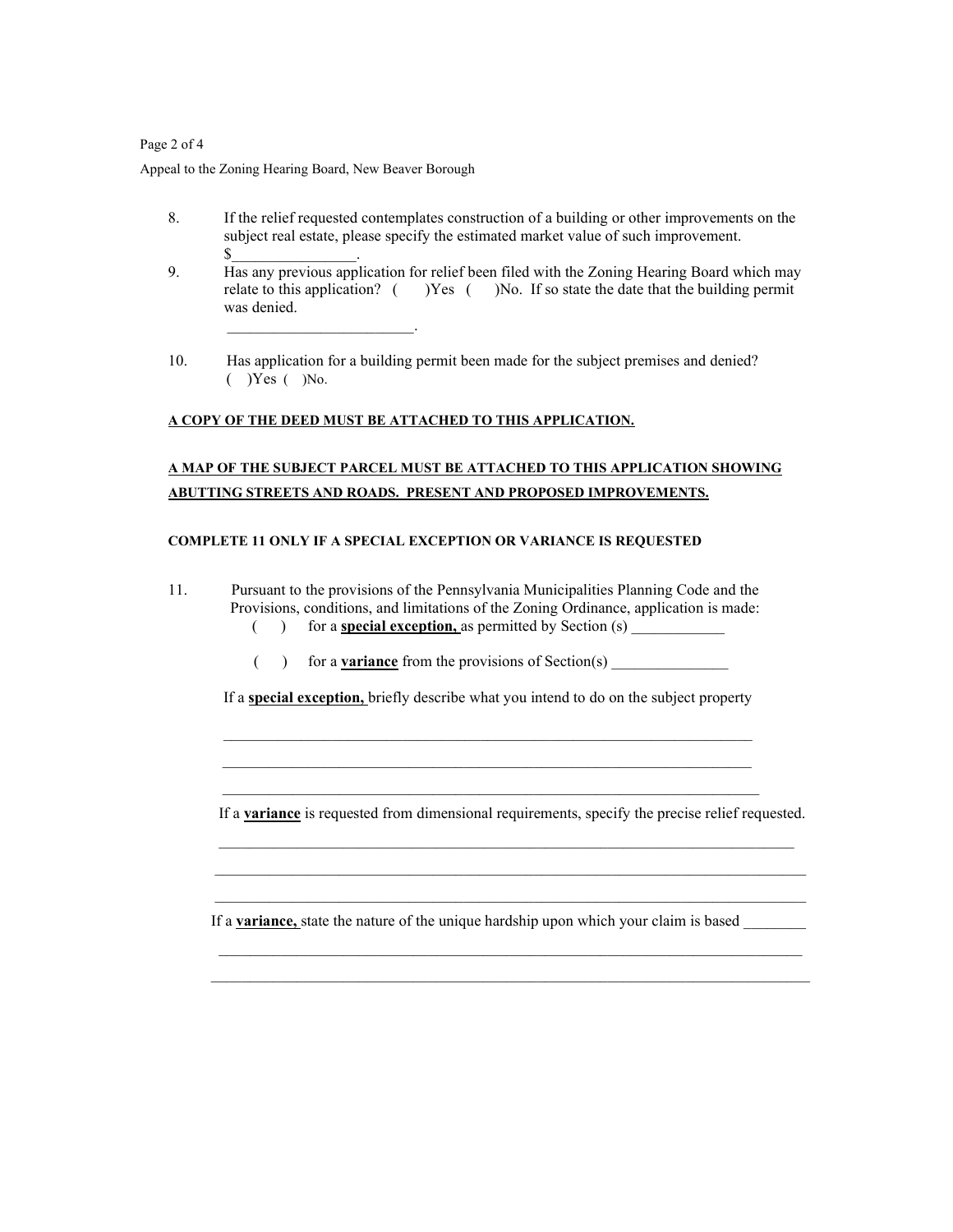Page 3 of 4 Appeal to the Zoning Hearing Board, New Beaver Borough

# **COMPLETE 12 IF YOU ARE APPEALING AN INTERPRETATION OF THE ORDINANCE BY THE ZONING OFFICER.**

12. If this is an appeal from an interpretation or application of the Zoning Ordinance by the Zoning Officer, please specify the nature of the appeal.

 $\mathcal{L}_\text{max}$  and  $\mathcal{L}_\text{max}$  and  $\mathcal{L}_\text{max}$  and  $\mathcal{L}_\text{max}$  and  $\mathcal{L}_\text{max}$  and  $\mathcal{L}_\text{max}$  $\mathcal{L}_\text{max}$  and  $\mathcal{L}_\text{max}$  and  $\mathcal{L}_\text{max}$  and  $\mathcal{L}_\text{max}$  and  $\mathcal{L}_\text{max}$  and  $\mathcal{L}_\text{max}$  $\mathcal{L}_\text{max}$  , and the contribution of the contribution of the contribution of the contribution of the contribution of the contribution of the contribution of the contribution of the contribution of the contribution of t  $\mathcal{L}_\text{max}$  and  $\mathcal{L}_\text{max}$  and  $\mathcal{L}_\text{max}$  and  $\mathcal{L}_\text{max}$  and  $\mathcal{L}_\text{max}$  and  $\mathcal{L}_\text{max}$ 

# **COMPLETE 13 IF YOU ARE MAKING A CHALLENGE TO THE VALIDITY OF THE ZONING MAP OR THE ZONING ORDINANCE TEXT**

 $\mathcal{L}_\mathcal{L} = \{ \mathcal{L}_\mathcal{L} = \{ \mathcal{L}_\mathcal{L} = \{ \mathcal{L}_\mathcal{L} = \{ \mathcal{L}_\mathcal{L} = \{ \mathcal{L}_\mathcal{L} = \{ \mathcal{L}_\mathcal{L} = \{ \mathcal{L}_\mathcal{L} = \{ \mathcal{L}_\mathcal{L} = \{ \mathcal{L}_\mathcal{L} = \{ \mathcal{L}_\mathcal{L} = \{ \mathcal{L}_\mathcal{L} = \{ \mathcal{L}_\mathcal{L} = \{ \mathcal{L}_\mathcal{L} = \{ \mathcal{L}_\mathcal{$ 

13. Pursuant to the provisions of Section 910 of the Pennsylvania Municipalities Planning Code, challenge is herewith made to the validity of:

( ) The Zoning Map

( ) The Zoning Ordinance Text

The basis for this challenge is as follows: \_\_\_\_\_\_\_\_\_\_\_\_\_\_\_\_\_\_\_\_\_\_\_\_\_\_\_\_\_\_\_\_\_\_\_\_\_\_\_

 $\overline{\phantom{a}}$  ,  $\overline{\phantom{a}}$  ,  $\overline{\phantom{a}}$  ,  $\overline{\phantom{a}}$  ,  $\overline{\phantom{a}}$  ,  $\overline{\phantom{a}}$  ,  $\overline{\phantom{a}}$  ,  $\overline{\phantom{a}}$  ,  $\overline{\phantom{a}}$  ,  $\overline{\phantom{a}}$  ,  $\overline{\phantom{a}}$  ,  $\overline{\phantom{a}}$  ,  $\overline{\phantom{a}}$  ,  $\overline{\phantom{a}}$  ,  $\overline{\phantom{a}}$  ,  $\overline{\phantom{a}}$  $\overline{\phantom{a}}$  ,  $\overline{\phantom{a}}$  ,  $\overline{\phantom{a}}$  ,  $\overline{\phantom{a}}$  ,  $\overline{\phantom{a}}$  ,  $\overline{\phantom{a}}$  ,  $\overline{\phantom{a}}$  ,  $\overline{\phantom{a}}$  ,  $\overline{\phantom{a}}$  ,  $\overline{\phantom{a}}$  ,  $\overline{\phantom{a}}$  ,  $\overline{\phantom{a}}$  ,  $\overline{\phantom{a}}$  ,  $\overline{\phantom{a}}$  ,  $\overline{\phantom{a}}$  ,  $\overline{\phantom{a}}$  $\mathcal{L}_\text{max} = \frac{1}{2} \sum_{i=1}^n \mathcal{L}_i \mathcal{L}_i + \mathcal{L}_i \mathcal{L}_i + \mathcal{L}_i \mathcal{L}_i + \mathcal{L}_i \mathcal{L}_i + \mathcal{L}_i \mathcal{L}_i + \mathcal{L}_i \mathcal{L}_i + \mathcal{L}_i \mathcal{L}_i + \mathcal{L}_i \mathcal{L}_i + \mathcal{L}_i \mathcal{L}_i + \mathcal{L}_i \mathcal{L}_i + \mathcal{L}_i \mathcal{L}_i + \mathcal{L}_i \mathcal{L}_i + \mathcal{L}_i \mathcal{L$  $\mathcal{L}_\text{max} = \frac{1}{2} \sum_{i=1}^n \mathcal{L}_i \mathcal{L}_i + \mathcal{L}_i \mathcal{L}_i + \mathcal{L}_i \mathcal{L}_i + \mathcal{L}_i \mathcal{L}_i + \mathcal{L}_i \mathcal{L}_i + \mathcal{L}_i \mathcal{L}_i + \mathcal{L}_i \mathcal{L}_i + \mathcal{L}_i \mathcal{L}_i + \mathcal{L}_i \mathcal{L}_i + \mathcal{L}_i \mathcal{L}_i + \mathcal{L}_i \mathcal{L}_i + \mathcal{L}_i \mathcal{L}_i + \mathcal{L}_i \mathcal{L$